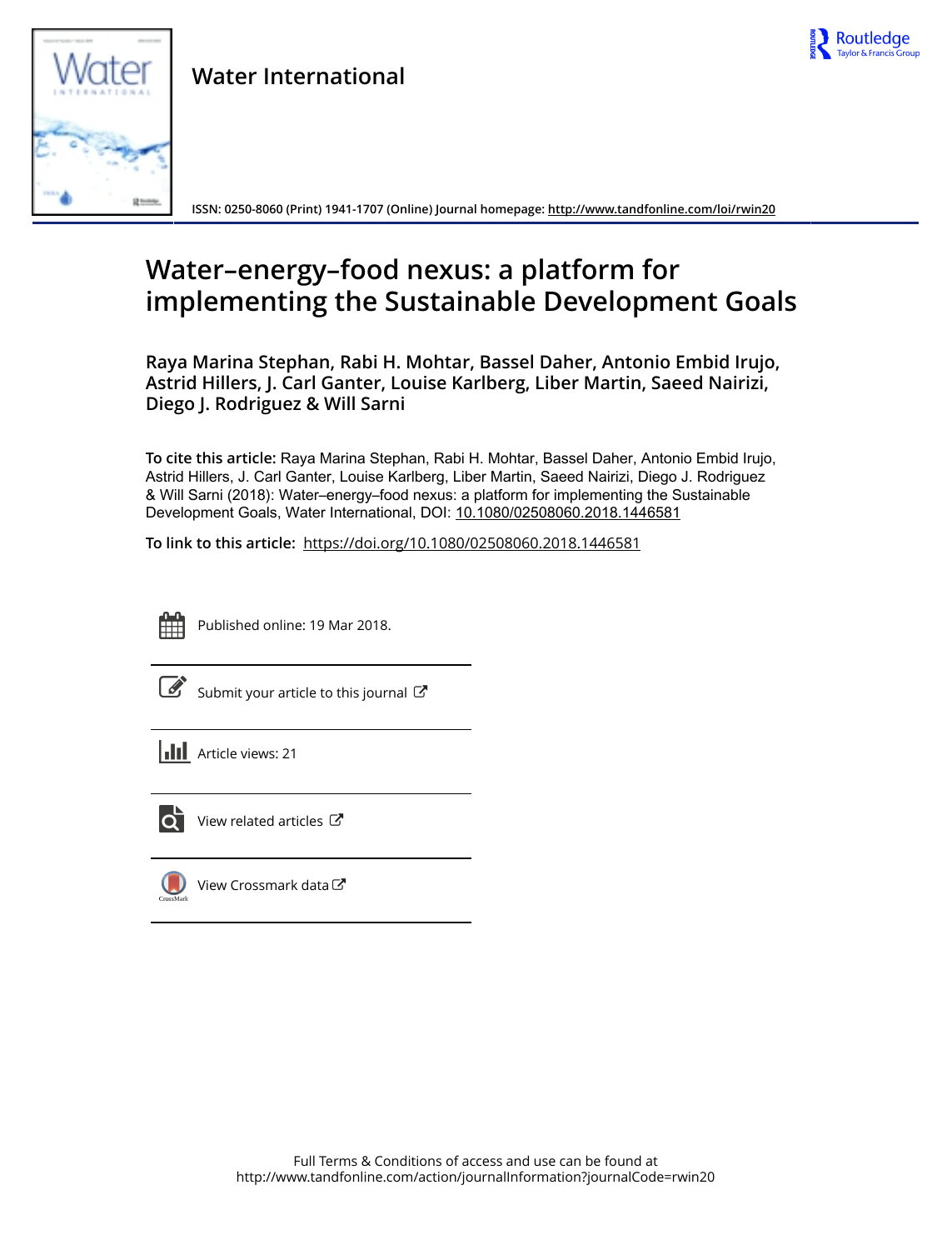

Check for updates



#### IWRA XVI WORLD WATER CONGRESS

## Water–energy–food nexus: a platform for implementing the Sustainable Development Goals

R[a](#page-1-0)ya Marina Stephan<sup>a</sup>, Rabi H. Mohtarb.c.d.e, Bassel Daher<sup>c</sup>, Antonio Embid Irujo<sup>[f](#page-1-3)</sup>, Astrid Hillers<sup>g</sup>, J. Carl Ganter<sup>[h](#page-1-4)</sup>, Louise Karlberg<sup>i</sup>, Liber Martin<sup>[j](#page-1-5)</sup>, Saeed Nairizi<sup>k</sup>, Diego J. Rodriguez<sup>1</sup> and Wi[l](#page-1-6)l Sarni<sup>m</sup>

<span id="page-1-5"></span><span id="page-1-4"></span><span id="page-1-3"></span><span id="page-1-2"></span><span id="page-1-1"></span><span id="page-1-0"></span>aConsultant, International Water Law, Paris, France; <sup>b</sup>OCP Policy Center, Rabat, Morocco; <sup>c</sup>Department of Biological and Agricultural Engineering, Texas A&M University, College Station, USA; <sup>d</sup>Faculty of Agricultural and Food Sciences, American University of Beirut, Lebanon; <sup>e</sup> Zachry Department of Civil Engineering, Texas A&M University, College Station, USA; <sup>f</sup>University of Zaragoza, Spain; <sup>9</sup>Global Environmental Facility, Washington, DC, USA; <sup>h</sup>Circle of Blue, Traverse City, USA; <sup>i</sup>Stockholm Environment Institute, Sweden; *i*National Scientific and Technical Research Council, CONICET, Buenos Aires, Argentina; kInternational Commission on Irrigation and Drainage, New Delhi, India; <sup>I</sup>World Bank, Washington DC, USA mWater Foundry, Denver, USA

### <span id="page-1-7"></span><span id="page-1-6"></span>Why the nexus?

#### Understanding the nexus

Tight interconnections exist between water, energy, and food systems. As stresses on these resource systems continue to increase, there is a growing need to better quantify and understand the trade-offs associated with their future planning and management [\(Figure 1](#page-2-0)).

Water is used to produce hydropower and to cool thermal power plants. Groundwater is impacted by hydraulic fracturing: the extraction of oil and gas carries the collateral danger of contaminating neighbouring aquifers and affecting the supply of water for drinking or irrigation. Energy, on the other hand, is essential for pumping groundwater and in modern irrigation techniques; and it is essential to urban water cycles, from conveyance to supply to treatment. The tight interconnection of water and food is most pronounced in agriculture's need for water and irrigation, where the proportion of water used by the agricultural sector hovers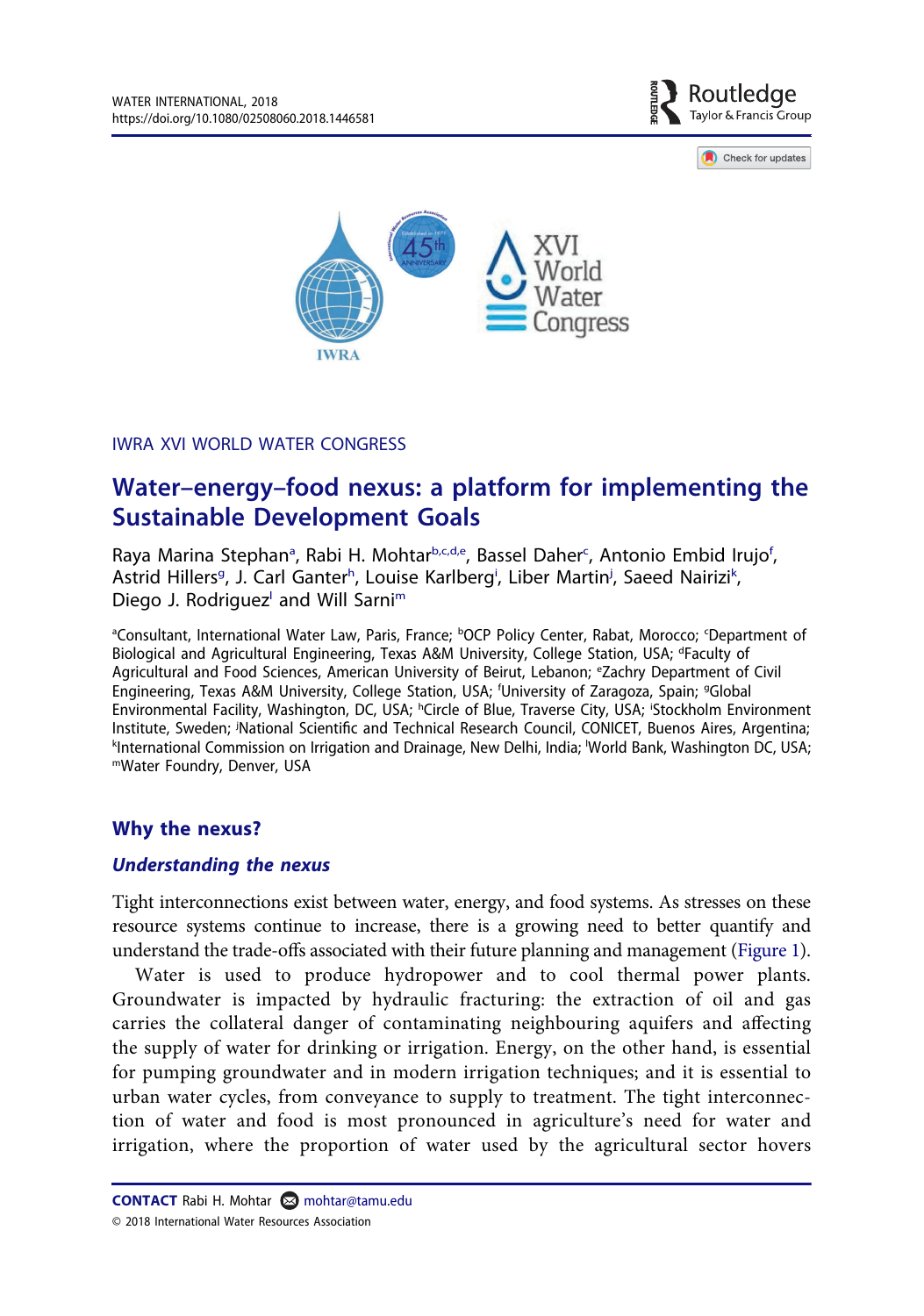#### 2  $\left(\frac{1}{2}\right)$  R. M. STEPHAN ET AL.



<span id="page-2-3"></span><span id="page-2-0"></span>Figure 1. The water–energy–food nexus as a system of interacting systems within social, governance, technical, economic and climate change constraints and externalities (adapted from Mohtar & Daher, [2012](#page-8-3) by IRENA [2015\)](#page-8-4) © IRENA [2015.](#page-8-4)

around 70–80%, but can go as high as 80–90%. Many countries legislate the hierarchy of water use, often placing irrigation just after domestic demand. Tight interconnections are also apparent between energy and food: take for example biomass production, in which plant products are a source of energy, a phenomenon that has grown substantially in recent years in areas such as Argentina and Brazil. This new 'renewable' energy source is dependent on the production of plants to generate energy, which can involve an actual decrease in food production (due to the associated reductions in agricultural land for food production); it also requires some of the water otherwise used in food production from irrigated agriculture. Biomass derived from forest waste may impact the ecological function of the forest. Another, less agreed-on consequence of using plants for energy can be higher food prices.

#### Why consider the nexus?

<span id="page-2-4"></span><span id="page-2-2"></span><span id="page-2-1"></span>The water–energy–food (WEF) nexus offers an approach to achieving water, energy and food security, helping ensure access for basic human needs. Currently, 844 million people lack access to safe drinking water (WHO, [2017\)](#page-8-0); 1.1 billion lack access to energy (50% of these are in Africa) (IEA, [2017](#page-8-1)); and about 815 million do not have secure access to food (FAO, [2017](#page-8-2)). Thus, the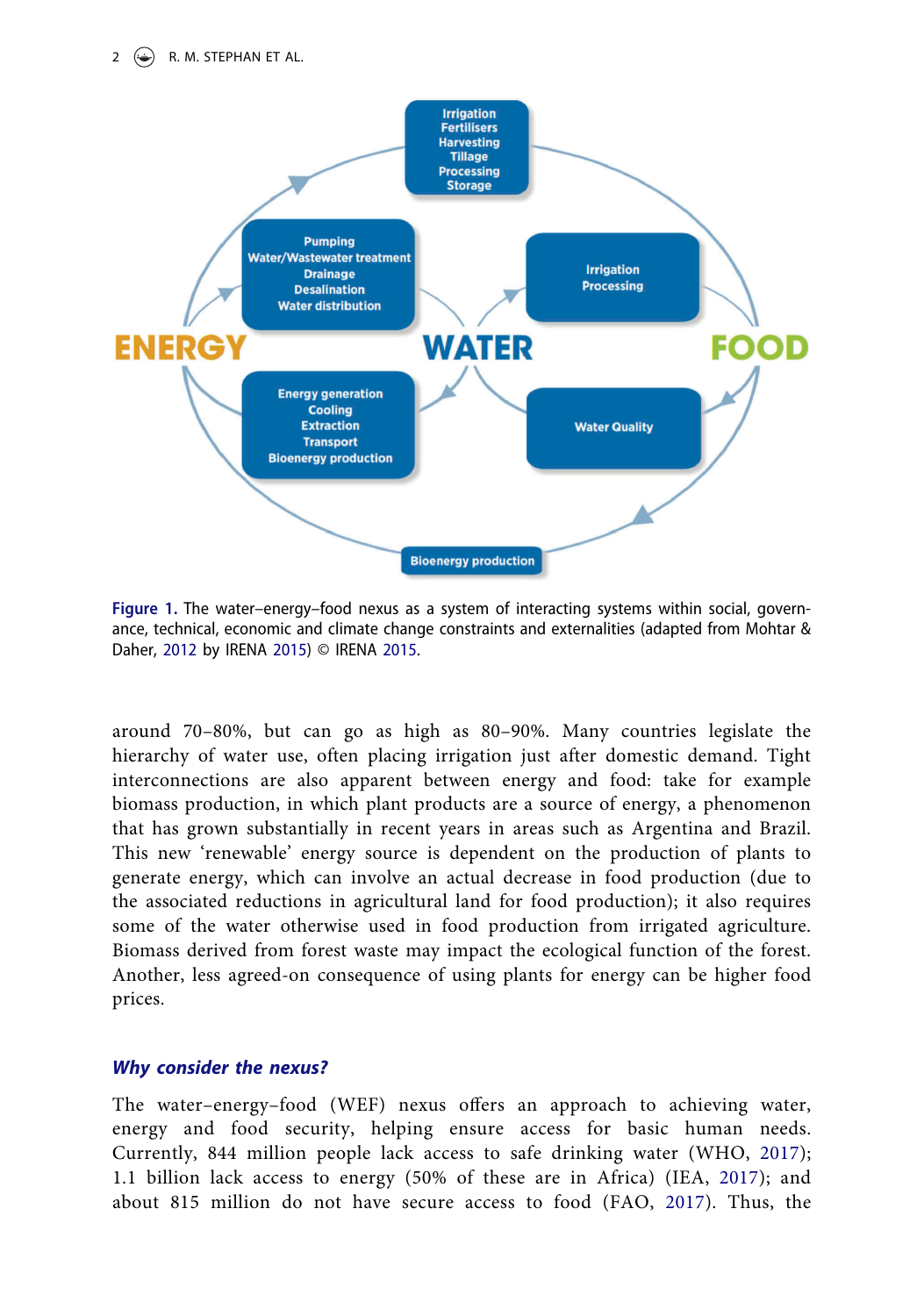<span id="page-3-6"></span>concept of the nexus is also about ensuring the sustainable use of resources by avoiding waste and loss (UN ESCWA, [2016\)](#page-8-5). The recognition of the complex inter-relationships between the water, energy and food sectors creates a basis for a new approach to integrated management and governance across sectors and ultimately across scales.

#### Global policy objectives and the WEF nexus: from the perspectives of the Sustainable Development Goals and human rights

<span id="page-3-2"></span>An overall guiding principle of the WEF nexus approach is the concept of achieving sustainable development by ensuring a balance between the three pillars: economy, the environment and society (Rio Earth Summit, [1992](#page-8-6)). The international community approved, at the global level, and committed, at the local level, to two sets of interconnected principles that must be included when developing any national policy or legal framework for implementing a WEF nexus policy. These are the Sustainable Development Goals (SDGs) and human rights.

<span id="page-3-5"></span><span id="page-3-4"></span><span id="page-3-3"></span>The United Nations member states adopted the SDGs (UN General Assembly resolution 70/1) in September 2015 (UN, [2015](#page-8-7)). The resolution includes goals and targets that are specific to water, energy and food. In contrast to the Millennium Development Goals (UN, [2000\)](#page-8-8), which were intended only for developing nations, the SDGs address the entirety of the global community. Member nations have committed to working towards achieving the SDGs by 2030; this will partly be done though integrating these goals into the development and implementation of their national policies. They have also expressed their will to 'revitalize global partnership for sustainable development' (SDG 17) (UN, [2017\)](#page-8-9) in support of the implementation of the SDGs, with the goal of bringing together all concerned stakeholders (governments, civil society, the private sector and international organizations). Through this global partnership, the nations commit to 'share knowledge, expertise, technology and financial resources' in support of achieving the SDGs, with particular emphasis on developing countries. This partnership between all stakeholders is necessary to the formulation of water, energy and food policies which are consistent with the realities of their interconnections and interdependencies.

<span id="page-3-1"></span><span id="page-3-0"></span>The UN General Assembly resolution adopting the SDGs (70/1) includes references to the Universal Declaration of Human Rights (UN, [1948\)](#page-8-10) and other treaties. These present a solid basis for implementing the SDGs and an additional set of guiding principles for nations to include in their national policies when considering the implementation of a WEF nexus approach. The right to 'adequate' food is identified in the Universal Declaration of Human Rights and specified in the International Covenant on Economic, Social and Cultural rights (OHCHR, [1966](#page-8-11)). The human right to water and sanitation are explicitly mentioned in the preamble of Resolution 70/1, and were recognized by another UN General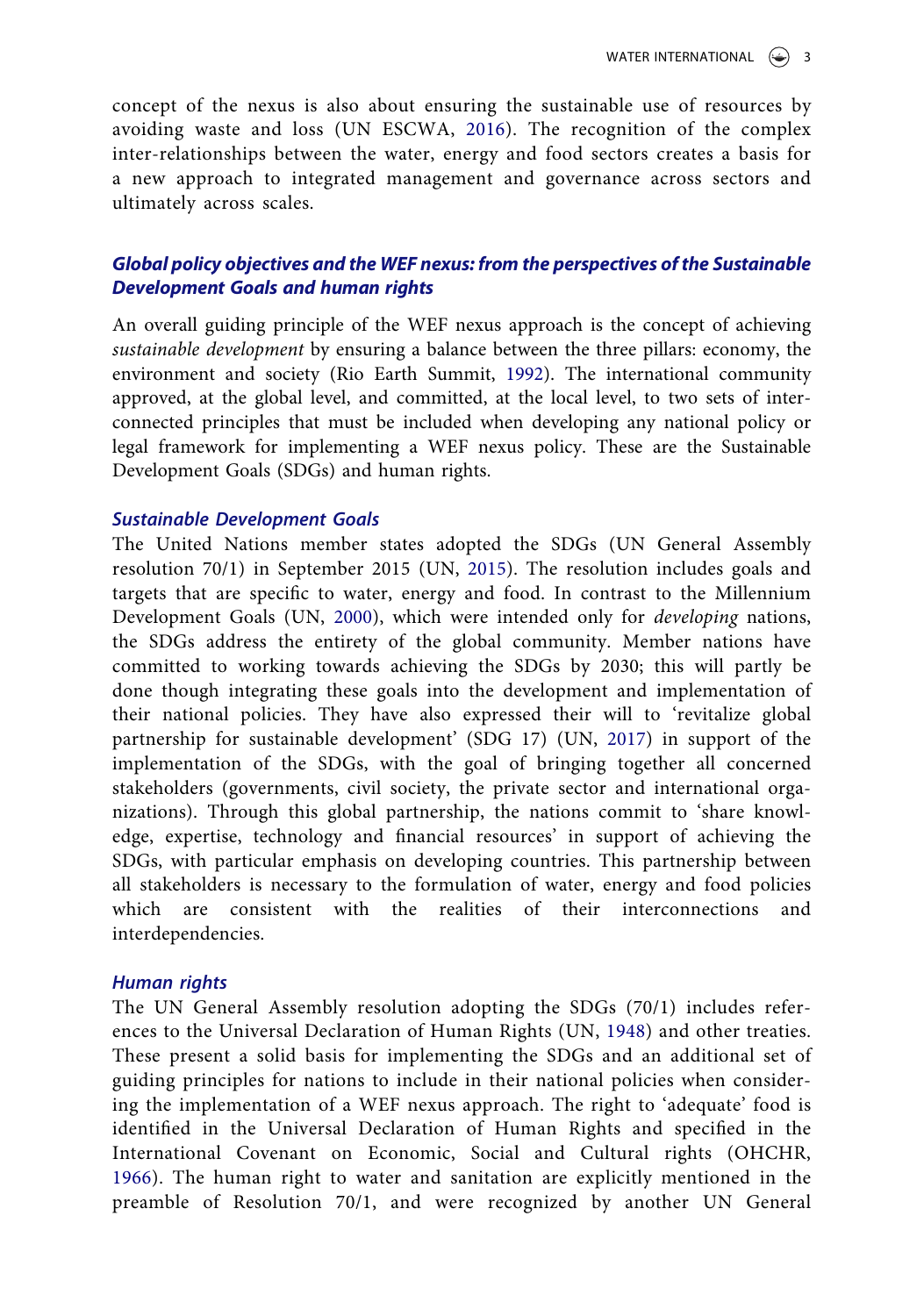$4 \quad (*)$  R. M. STEPHAN ET AL.

Assembly resolution in 2010 (64/292) that clarifies this as 'the right to safe and clean drinking water and sanitation'. To date, no 'right' to energy is acknowledged at the global level, but this could be derived from other rights, such as the general right to an adequate standard of living.

#### National and transboundary challenges

<span id="page-4-0"></span>While the SDGs provide the first-ever global commitment to universal action towards an agenda for sustainable human development that ensures access to adequate resources for the poor, 'leaving no one behind' (UN, [2016](#page-8-12)), implementation occurs at national and local levels. Nations, through their national planning processes and strategies, must define their path towards achieving the SDGs. Intersectoral governance challenges, including those addressing WEF nexus challenges, call for a systems approach that goes beyond single sectors. This is not currently a common practice at the national level, and the challenge becomes even more complicated at transboundary levels.

#### National and local implementation

Local implementation of the water, energy and food SDGs requires that:

- Water can act as the catalyst to achieving the SDGs using the WEF nexus systems approach;
- SDG criteria be the base line, representing the minimum development goals to be pursued in any WEF development plan;
- Any WEF development initiative be unified within national and local plans and then implemented following the assessment of SDGs achievements.

Any national policy addressing WEF nexus challenges should consider the following elements:

- Access to basic services, including safe drinking water, adequate sanitation, healthy food, and clean, sustainable energy;
- Productivity of resource use, including reducing waste, limiting over-use, and increasing overall productivity;
- Ecosystem services value and biodiversity.

Devising and implementing solutions to address the WEF nexus challenges must include stakeholders connected with each of the three resource systems. At the national level, this could be facilitated by an inter-sectoral coordinating body to ensure such representation, for example, a Stakeholder High Council. Such a body would have the authority to monitor the entire WEF nexus modelling process and evaluate the outcomes with regard to appropriate decision making about the allocation of resources and the required trade-offs between the development priorities of the stakeholders. The Stakeholder High Council would consider national and local development strategies, determining the path forward to achieve the SDGs. The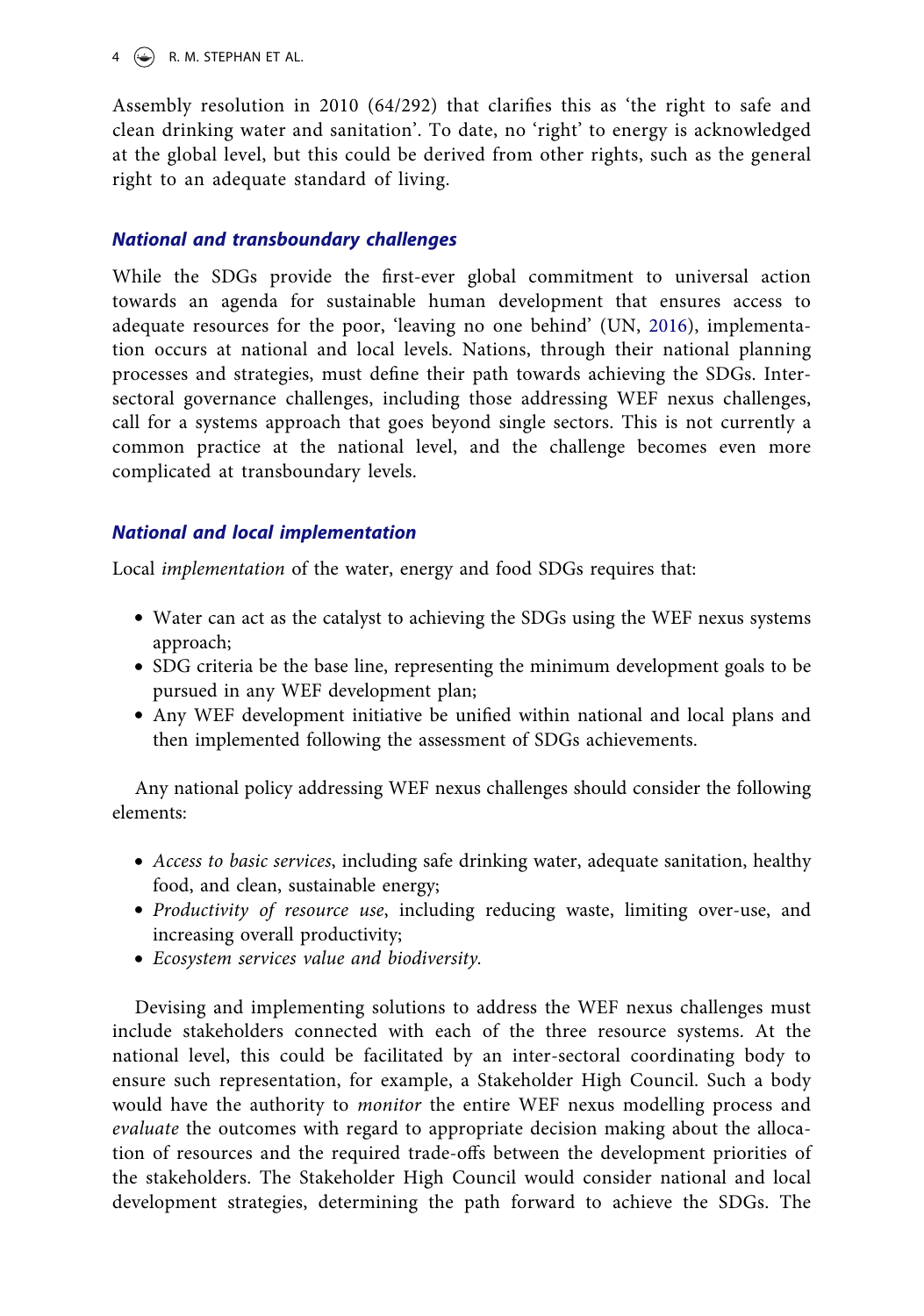establishment of such an authorized stakeholder council is itself a major challenge, as discussed below.

Addressing water, energy and food challenges though a nexus lens includes:

- (a) Improving the effectivity of input resources without sacrificing the development objectives by:
	- Minimizing losses throughout entire water, energy and food supply chains and from production to consumption;
	- Increasing the productivity of water, energy and food resources;
	- Increasing the focus on renewable and green energy;
	- Avoiding and recycling waste.

<span id="page-5-1"></span>These steps will result in the creation of new resources for consumers, and at the same time, will not compromise the availability of existing resources (Mohtar & Daher, [2017](#page-8-13)).

- (b) Adopting trade-off options to implement the objectives of the SDGs and of national or local development goals by:
	- Identifying interdependencies (nexus) of water, energy and food and their impacts on people and environment throughout the production to consumption process. These interdependencies must be quantified and ranked based on their importance. Water is at the core of such evaluation.
	- Eliminating the less important, less effective links for simplification, accessibility and applicability of the required models.
	- Selecting the appropriate models for the remaining links and available data to be considered.
	- Calibrating the resulting model or models.

The intervention of the Stakeholder High Council is very helpful in the decisionmaking process, particularly where changing strategies and adopting trade-offs are required. The council's role is to synergize the optimum use of the environmental resources and assure targeted development outcomes while minimizing the extent to which trade-offs impact the SDG targets and national or local development.

#### Transboundary considerations

The need for cooperation between riparian states with shared river basins and aquifers is anchored in the SDGs (SDG 6.5) as essential for effective Integrated Water Resources Management. Cooperation within these basins and aquifers is critical not only for access to water, but also for food, energy and ecosystem security and the related dimensions of each nation. The WEF nexus offers an entry point for dialogue and cooperation between the nations in a shared basin (Kibaroglu & Gürsoy, [2015\)](#page-8-14).

<span id="page-5-0"></span>Transboundary cooperation on water is not easy: it involves a lengthy process developed over time and hinges on basic issues: trust, exchange of information, capacity differences and political support, all of which come into play to engage contentious agendas with coriparian countries. It touches on national-sovereignty issues, and the more so when additional sectors, such as energy and food, are involved. Functional regional legal and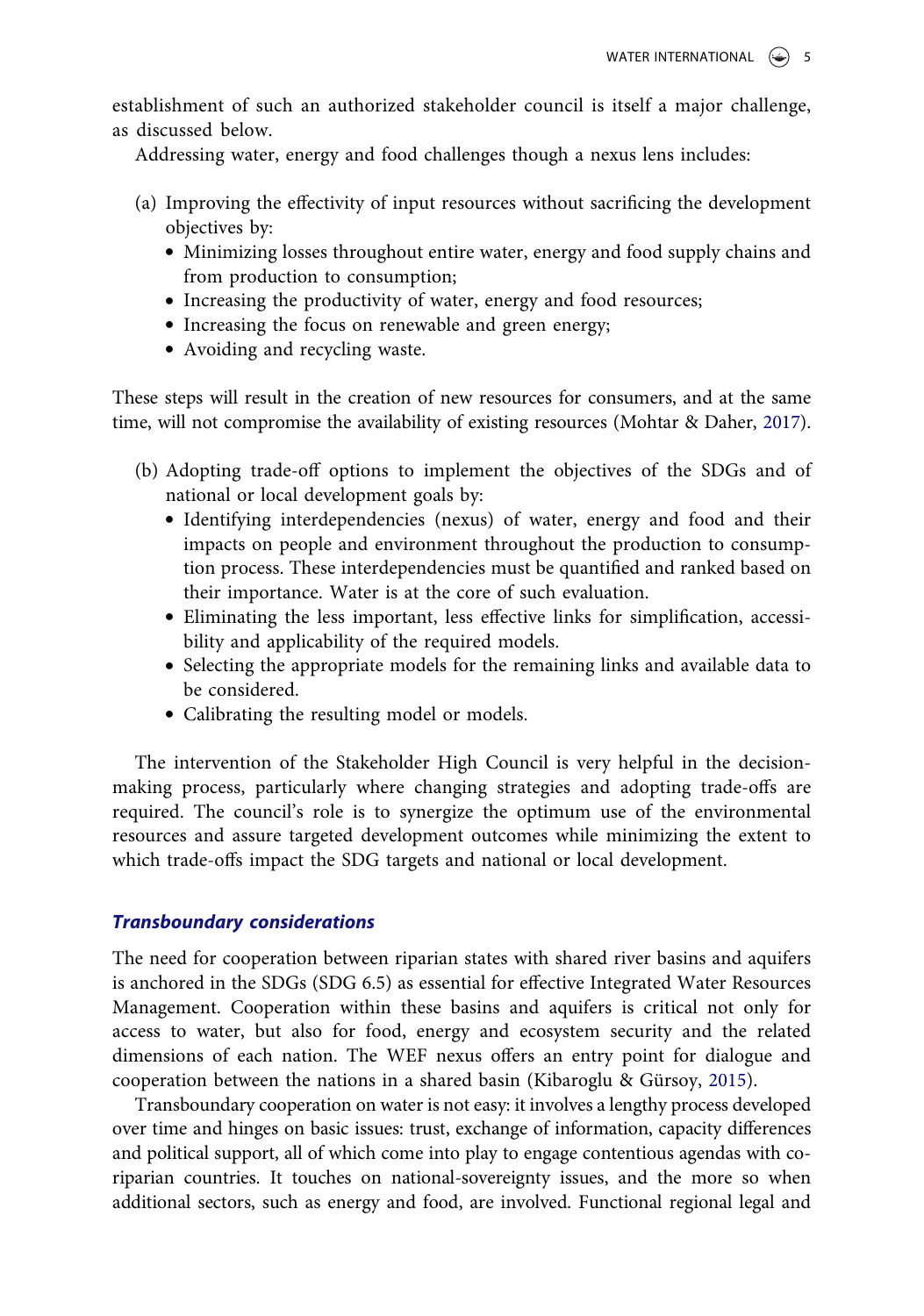$6 \leftrightarrow R$ . M. STEPHAN ET AL.

institutional frameworks of cooperation are essential for nations to agree, implement and attract finance for investments that, in the long term, will result in regional (transboundary) benefits that exceed the sum of unilateral or single-sector action.

Most river basin organizations are headed by ministries of water and constituted by water experts. Ministries of energy and agriculture, among the major water users, are not usually represented. Regional economic commissions often offer a needed entry point for engaging and planning across sectoral borders and for addressing differences in scale. Watersheds, energy-sheds and 'food-sheds' differ in reach and in regional dimension. Multi-sector analyses, conducted in many basins and under many different 'labels', need to take account of the increasingly wider regional and cross-regional trade of energy and food.

#### Messaging and communication

#### Stakeholder engagement and positive messaging

The discussion of the nexus can be reframed to more effectively identify and deploy solutions that address the associated challenges. Business as usual is no longer acceptable: it is necessary to engage new and current stakeholders in novel ways. The nexus challenge needs to be represented as an opportunity for innovation that will drive economic development, business expansion, ecosystem health and social well-being. This is an opportunity to move stakeholders toward a 'can-do' mindset that provides win-win benefits for societies, economies and the environment. A shift in thinking is proposed to accomplish several goals, including:

- Broad stakeholder engagement in developing innovative solutions to address energy–water–food nexus challenges;
- Defining 'nexus innovation' in terms of technology, partnerships, funding/financing, and of business, consumption/production models;
- Framing a vision and strategy to effectively address nexus challenges.
- Leveraging new governance modalities and exponential technologies to accelerate innovations towards achieving energy–water–food security for all.

### Tools for informing the policy process: challenges to a process inclusive of different stakeholders

<span id="page-6-0"></span>Quantitative tools and models can provide a clear understanding of the interconnectedness of the nexus by identifying the trade-offs and the potential synergies involved. These tools and models also serve to identify the challenges and interconnectedness across multiple actors and sectors, for example, in assessing policy coherence, testing the potential of various policy mechanisms, identifying current and future challenges, and offering solutions pertaining to resources planning and implementing impacts of specific technologies and infrastructure at large scale. The modelling framework provides the opportunity to engage key stakeholders, thereby offering a cross-sectoral understanding of associated challenges and opportunities (Daher et al., [2018\)](#page-8-15). Stakeholder participation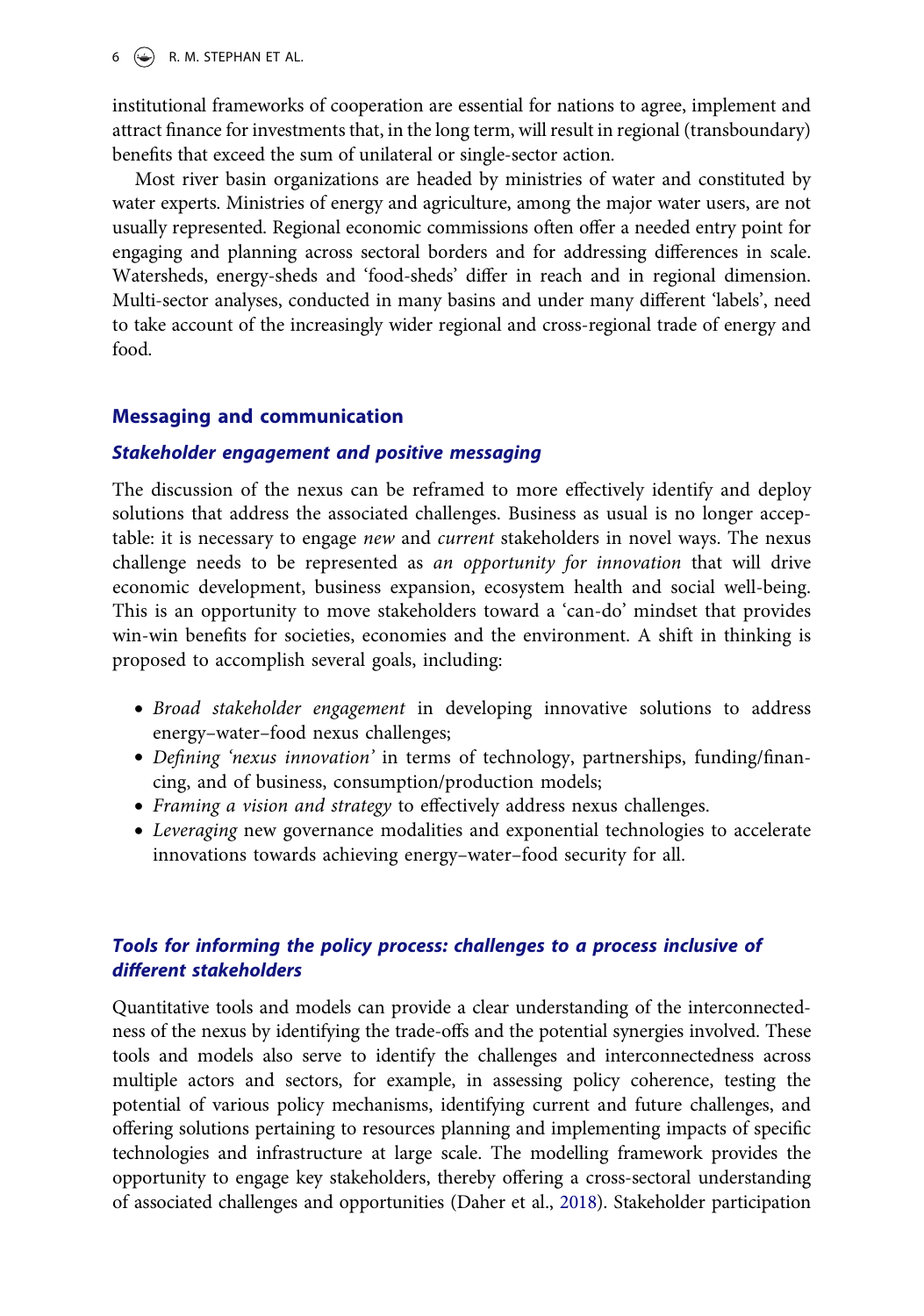in the modelling processes contributes to local ownership of these tools. Similarly, decision makers can also be involved, because their interest is more focused on the outcomes, rather than applications, of the tools. Therefore decision makers can play a prominent role in co-creating model scenarios and interpreting model results.

The joint development and learning that derives from this process contributes to strengthening dialogue and improving understanding of the issues faced by the various actors. Beyond sector-specific goals, it moves the focus towards the interdependence of resources and production of goods and services in the other sectors. Doing so facilitates dialogue and helps create a shared agenda, enabling the identification of options for its realization.

The challenges in modelling WEF nexus hotspots are not limited to technical ones. Other challenges may include institutional fragmentation; disincentives within the regulatory, legal and policy frameworks that fail to incentivize cross-sectoral collaboration in planning and investment design; short-term planning horizons, driven, in many cases, by political cycles; lack of data and short time frames for providing results; and lack of incentives that promote collaboration and identify synergies for improved planning and decision making. Other challenges related to this process may include: varying power relations between the different actor groups; the location of different actor groups at various levels (local to national); identifying a host institution for the stakeholder interaction process; and the time needed to follow implementation and policy processes in relation to a research project (which may only last a year or two).

Failing to involve stakeholders in the modelling process increases the likelihood that outputs will be neither relevant to nor demanded by the actors they are meant to benefit. Nexus exercises conducted in the past few years have provided learning opportunities to an array of disciplines that meet and discuss impacts and trade-offs of sector-based policies and investments. These exercises allow analysts to develop realistic frameworks based on clear understandings of the different constraints faced by different nations or sectors. This results in the development of inclusive objectives that can feasibly be achieved. The objective moves away from developing a model and toward developing a tool that provides a set of practical recommendations potentially to be mainstreamed into policy and investment decisions.

Current experience with modelling frameworks for the nexus results in valuable exercises that begin to identify and illustrate not only the trade-offs that must be made but also the synergies that can be achieved, particularly in budget-constrained environments. These exercises have demonstrated the value of modelling to identify and quantify the trade-offs and synergies of collaboration. These are reflected in better planning frameworks and, more importantly, in understanding the financial gains from joint investment planning and design. Models can provide clear policy guidance to enable maximization of financial, economic, social and environmental benefits across sectors.

#### Acknowledgements

This high- level panel was partially supported by the Texas A&M WEF Nexus Initiative, BMZ, European Union, and respective co-author institutions (American University of Beirut, OCP Policy Center, University of Zaragoza, Global Environmental Facility, Circle of Blue, Stockholm Environment Institute, National Scientific and Technical Research Council, International Commission on Irrigation and Drainage, World Bank, and Water Foundry).